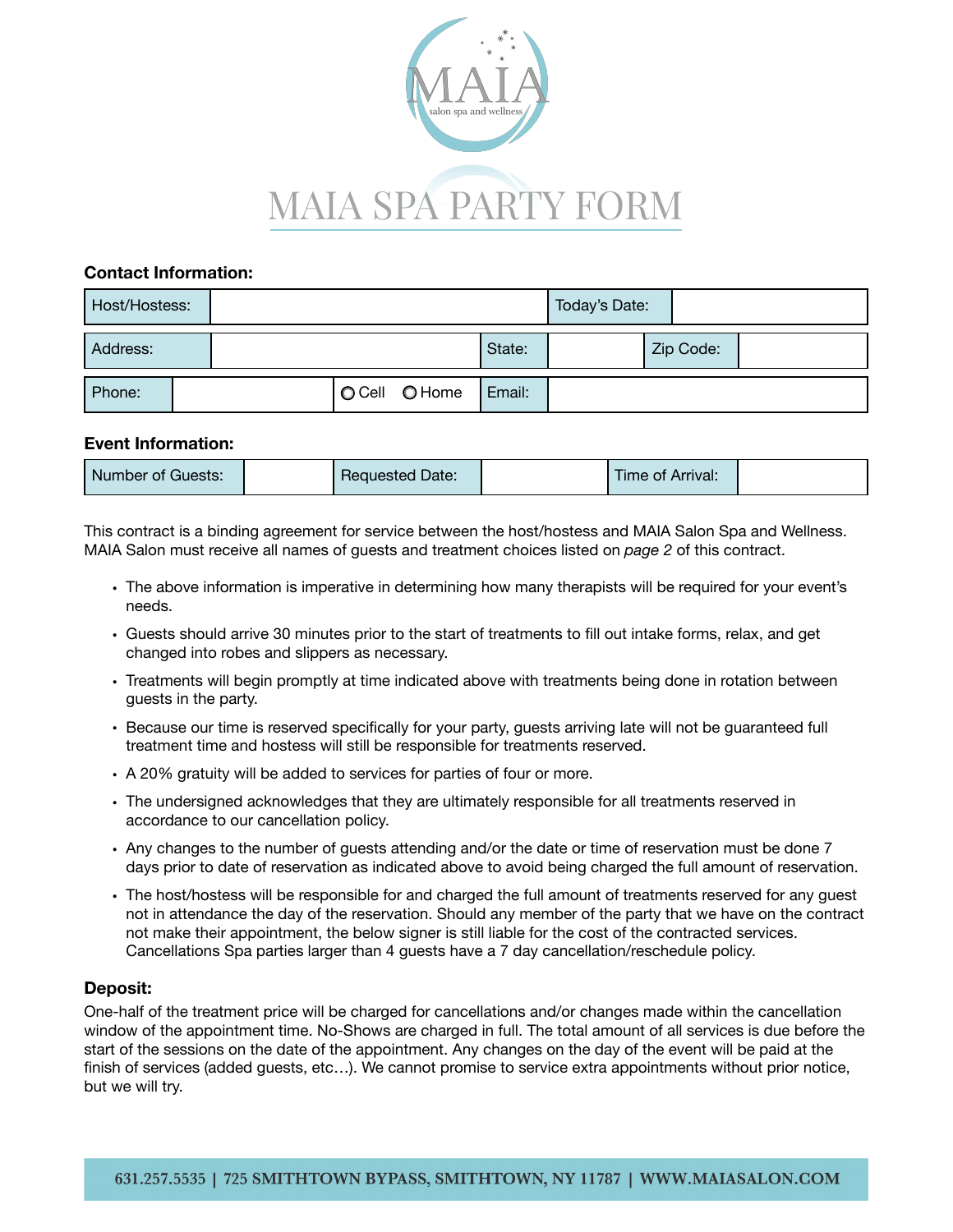### **Guest Information:**

Please list the names of members in the party (or guest) that you wish to schedule that day. Also indicate their role in the party (Guest of Honor, Hostess, or guest) with their service preference and the time they need to be completed by if a specific order is a concern.

#### **Guest 1:**

| Name:    | Role:  |  |
|----------|--------|--|
| Service: | Phone: |  |

#### **Guest 2:**

| Name:    | Role:  |  |
|----------|--------|--|
| Service: | Phone: |  |

#### **Guest 3:**

| Name:    | Role:  |  |
|----------|--------|--|
| Service: | Phone: |  |

#### **Guest 4:**

| Name:    | Role:  |  |
|----------|--------|--|
| Service: | Phone: |  |

# **Guest 5:**

| Name:    | Role:  |  |
|----------|--------|--|
| Service: | Phone: |  |

## **Guest 6:**

| Name:    | Role:  |  |
|----------|--------|--|
| Service: | Phone: |  |

#### **Guest 7:**

| Name:    | Role:  |  |
|----------|--------|--|
| Service: | Phone: |  |

#### **Guest 8:**

| Name:    | Role:  |  |
|----------|--------|--|
| Service: | Phone: |  |

#### **Guest 9:**

| Name:    | Role:  |  |
|----------|--------|--|
| Service: | Phone: |  |

### **Guest 10:**

| Name:    | Role:  |  |
|----------|--------|--|
| Service: | Phone: |  |

# **MORE THAN 10 GUESTS? EXCELLENT!**

Please contact MAIA Salon Spa and Wellness Center:

Email: [spa@maiasalon.com](mailto:spa@maiasalon.com) Phone: (631) 257-5535